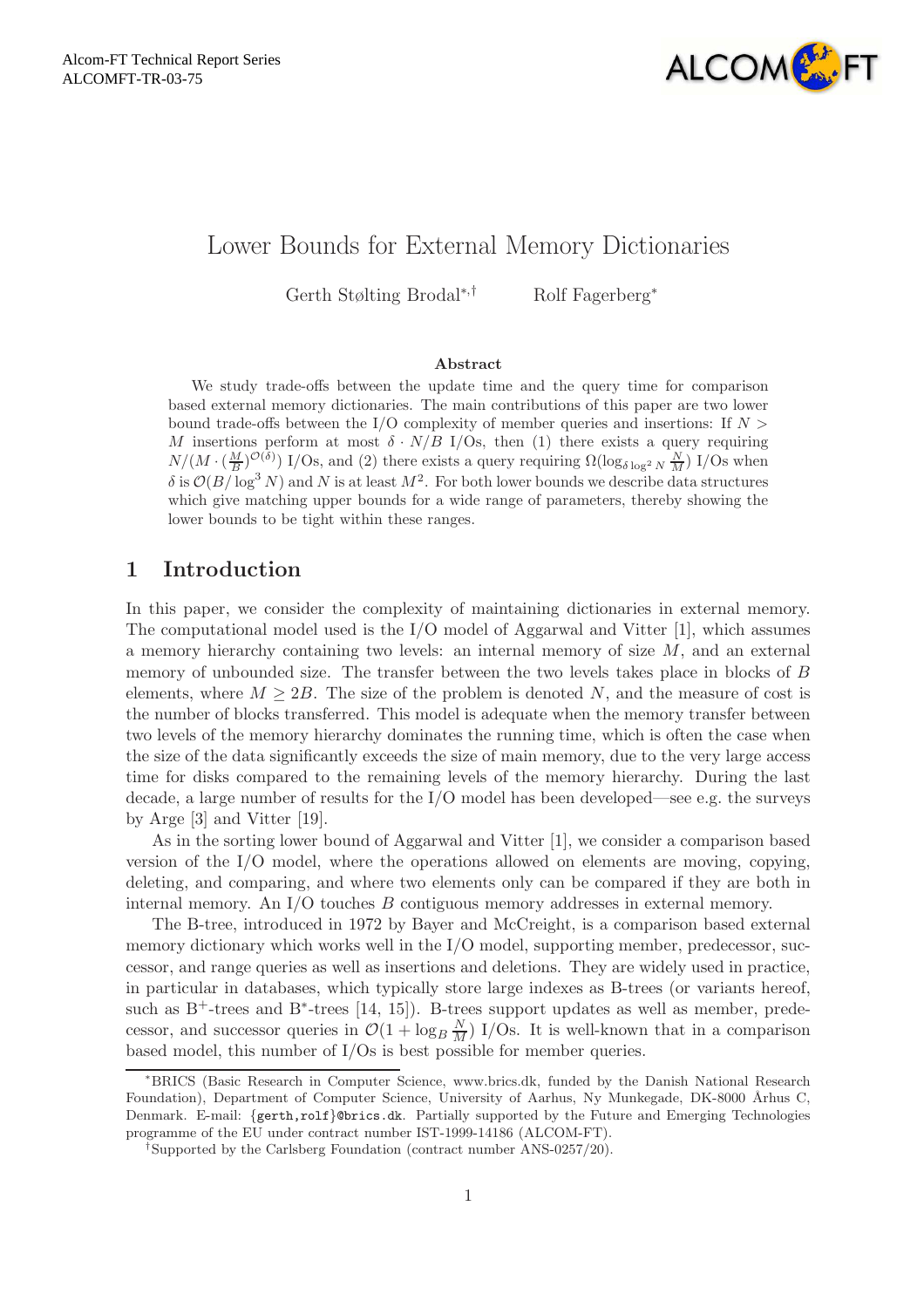The question we raise in this paper is, whether the I/O cost for updates can be lowered. More generally, we ask what trade-offs can be achieved between update costs and query costs in comparison based external memory dictionaries. For simplicity, we restrict our attention to insertions and member queries. The lower bounds hold for the other types of queries as well, as member queries are a special case of these.

In internal memory, the corresponding question is well solved. First of all, a simple adversary argument shows that a query can be forced to use  $log_2 N$  comparisons, no matter what the insertion cost is. More generally, lower bounds have been proven [10, 11], stating that if insertions perform at most  $\mathcal{O}(k)$  comparisons, then queries can be forced to use  $\max\{\log_2 N, N/2^{\Theta(k)}\}\)$  comparisons. These bounds are asymptotically tight, as can be seen by considering balanced binary search trees where the subtrees rooted at depth  $\Theta(k)$  have been substituted by unordered lists of size  $N/2^{\Theta(k)}$ .

In external memory, it is well-known that an adversary argument (see Lemma 1) analogous to the internal case gives a lower bound for queries of  $\Omega(\log_B \frac{N}{M})$  I/Os, no matter what the insertion cost is. However, unlike the internal case, not much is known about the possible combinations of query and insertion cost when the insertion cost is below that of external memory search trees. This is the subject of the present paper. We summarize the situation in Figure 1.

|              | Internal                                               | External                                   |
|--------------|--------------------------------------------------------|--------------------------------------------|
| Query        | $\Omega(\log_2 N)$ always                              | $\Omega(\log_B \frac{N}{M})$ always        |
| Search Trees | Insert, Query $\Theta(\log_2 N)$                       | Insert, Query $\Theta(\log_B \frac{N}{M})$ |
| $Trade-Off$  | Insert $\Theta(k) \Rightarrow$ Query $N/2^{\Theta(k)}$ | This paper                                 |

Figure 1: Insertions and queries in comparison based dictionaries

By the optimality of the query bound for B-trees, there is no need to consider insertion costs larger than for B-trees. On the other hand, if N insertions perform less than  $(N-M)/B$ writes to external memory, then some elements have been lost by the dictionary, and member queries clearly cannot be answered correctly. In other words, we are interested in which query costs are possible when the cost of N insertions is  $\delta \cdot N/B$  I/Os for  $1 \leq \delta \leq B \log_B N$ .

We note that the situation in external memory differs from that in internal memory in a fundamental way: in the comparison based  $I/O$  model, the cost of sorting  $N$  elements is  $Sort(N) = \mathcal{O}(\frac{N}{R})$  $\frac{N}{B} \log_{M/B} \frac{N}{M}$  I/Os [1], which is smaller than the cost  $\mathcal{O}(N \log_B \frac{N}{M})$  of performing N operations on a B-tree. This is in contrast to the standard (internal) comparison model, where the cost per element is the same for sorting and for searching, namely  $\Theta(\log N)$ . Intuitively, this means that while information theoretical arguments in the internal case are adequate for all insertion costs below the searching lower bound, this is in the external case only true for small costs, namely costs with  $1 \leq \delta \leq \log_{M/B} \frac{N}{M}$ . For the remaining values of  $\delta$  (the major part of its range for most choices of parameters N, B, and M), the fact that the dictionary algorithm does not know *when* the query will be asked must be used when proving lower bounds—if the algorithm knew the query time in advance, it could simply sort the elements and build a B-tree immediately before the query without violating the insertion bound.

Of previous work, only little is directly related to our question. Aggarwal and Vitter [1] proved comparison based lower bounds for external sorting. Arge [2] introduced the buffer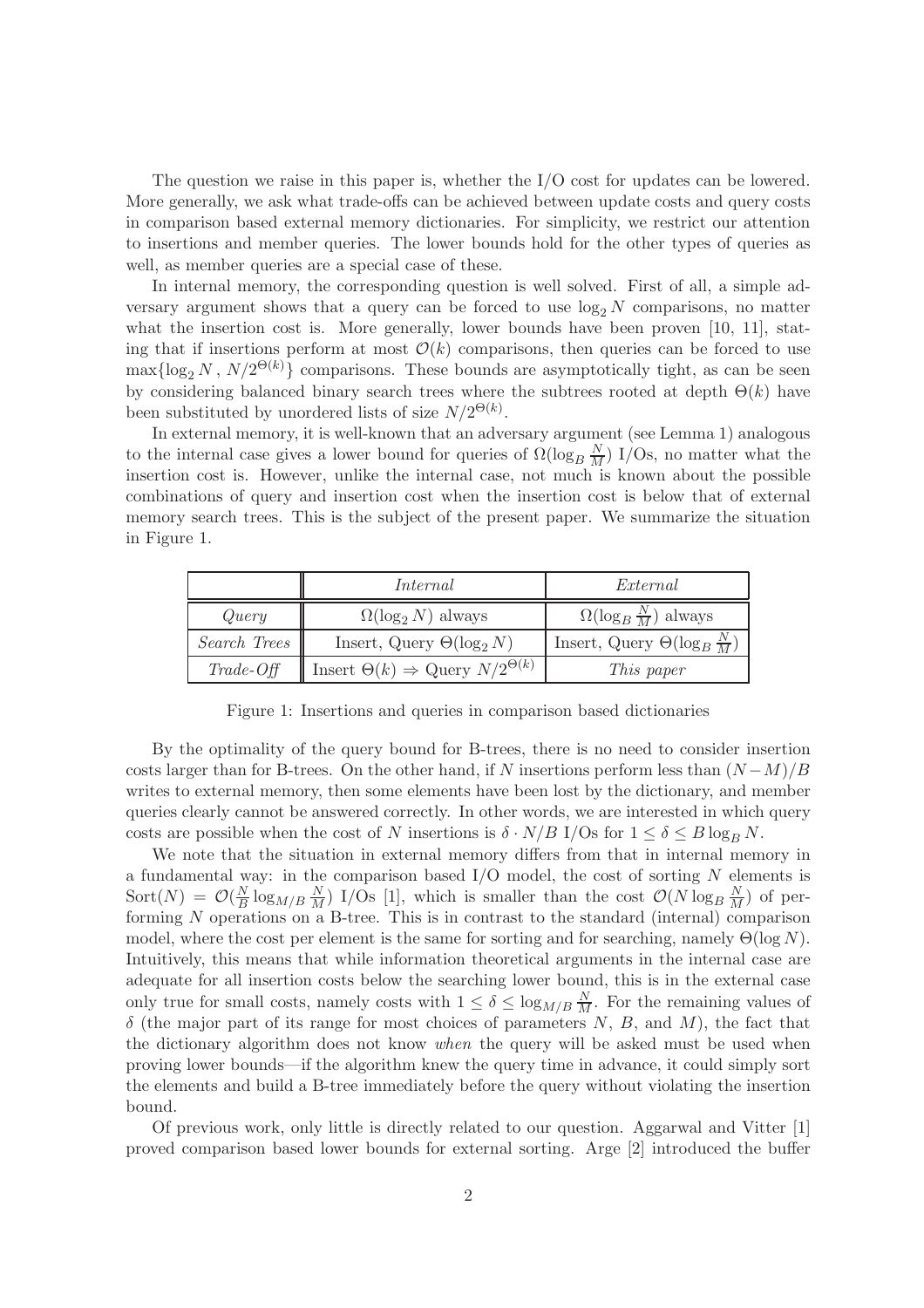tree as an external memory search tree to handle sequences of batched updates and queries. A sequence of N updates and queries is handled in  $\mathcal{O}(\text{Sort}(N))$  I/Os, assuming that the answer to queries are not required to be reported before the complete sequence has been processed, i.e. queries are not online. If used as an online data structure, buffer-trees support a sequence of N updates using  $\mathcal{O}(\text{Sort}(N))$  I/Os and answers an online query with  $\mathcal{O}(\frac{M}{R})$  $\frac{M}{B} \log_{M/B}(N/M))$ I/Os. In [4], Arge et al. introduce an I/O version of comparison trees, which gives a general way to transfer standard (internal) comparison lower bounds for offline problems, such as sorting and element distinctness, into I/O bounds for the same problems.

Of more remotely related work, Samoladas et al. have considered multi-dimensional range query trade-offs between storage redundancy and access overhead in [7, 16, 17]. A systematic approach for deriving lower bounds on the trade-off between access overhead and redundancy can be found in [16]. These trade-offs are proved for static problems only. Trade-offs between time and space for sorting and element distinctness are given by Arge and Pagter in [6]. Arge and Miltersen [5] discusses other models than the comparison based I/O-model, and prove lower bounds for various problems, none of which involves online queries.

The main contributions of this paper are (2) and (3) in the following theorem, which summarizes Section 2.

**Theorem 1** If N insertions perform at most  $\delta \cdot N/B$  I/Os, then

- (1) There exists a query requiring at least  $\log_{B+1} \frac{N}{M} \mathcal{O}(1)$  I/Os.
- (2) There exists a query requiring  $N/(M \cdot (\frac{M}{B}))$  $\frac{M}{B}$ )<sup> $\mathcal{O}(\delta)$ </sup> ] I/Os for  $N > M$ .
- (3) There exists a query requiring  $\Omega(\log_{\delta \log^2 N} \frac{N}{M})$  I/Os, provided  $\delta \leq B/\log^3 N$  and  $N \geq$  $M^2$ .

The first lower bound is the folklore statement that B-trees support queries in the optimal number of I/Os. The second is proved essentially by adapting the information theoretical methods used in [10, 11] to the comparison based external memory. The third is proved by constructing an adversary which chooses the ordering of newly inserted elements adaptively to the actions of the algorithm, and is able to build a set of elements, for which the algorithm does not know the order of any pair, and for which the elements all reside in different blocks in external memory. A query among these gives the lower bound.

In Section 3, we show that the lower bounds (2) and (3) are optimal for a wide range of parameters by describing data structures with upper bounds matching the lower bounds within the ranges.

Graphically, our contributions can be depicted as in Figure 2. In the figure, the x-axis depicts the number of  $I/Os$  per insertion, and the y-axis depicts the worst-case number of I/Os for a query. The solid lines denote matching upper and lower bounds. The three upper bounds are from left to right achieved by respectively truncated buffer trees, B-trees with buffers, and B-trees, as described in Section 3. We note that the lower bound  $\Omega(\log_{\delta \log^2 N} \frac{N}{M})$ is equal to  $\Omega(\log_{\delta} \frac{N}{M})$  for the values of  $\delta$  stated for the middle curve. We also note that if  $B \geq \log^{3+\epsilon} N$  for some constant  $\epsilon > 0$ , B-trees with buffers have asymptotically optimal queries of  $\mathcal{O}(\log_{B+1} \frac{N}{M})$  when the cost of inserts is in the range  $1/\log^3 N$  to  $\log_{B+1} \frac{N}{M}$ .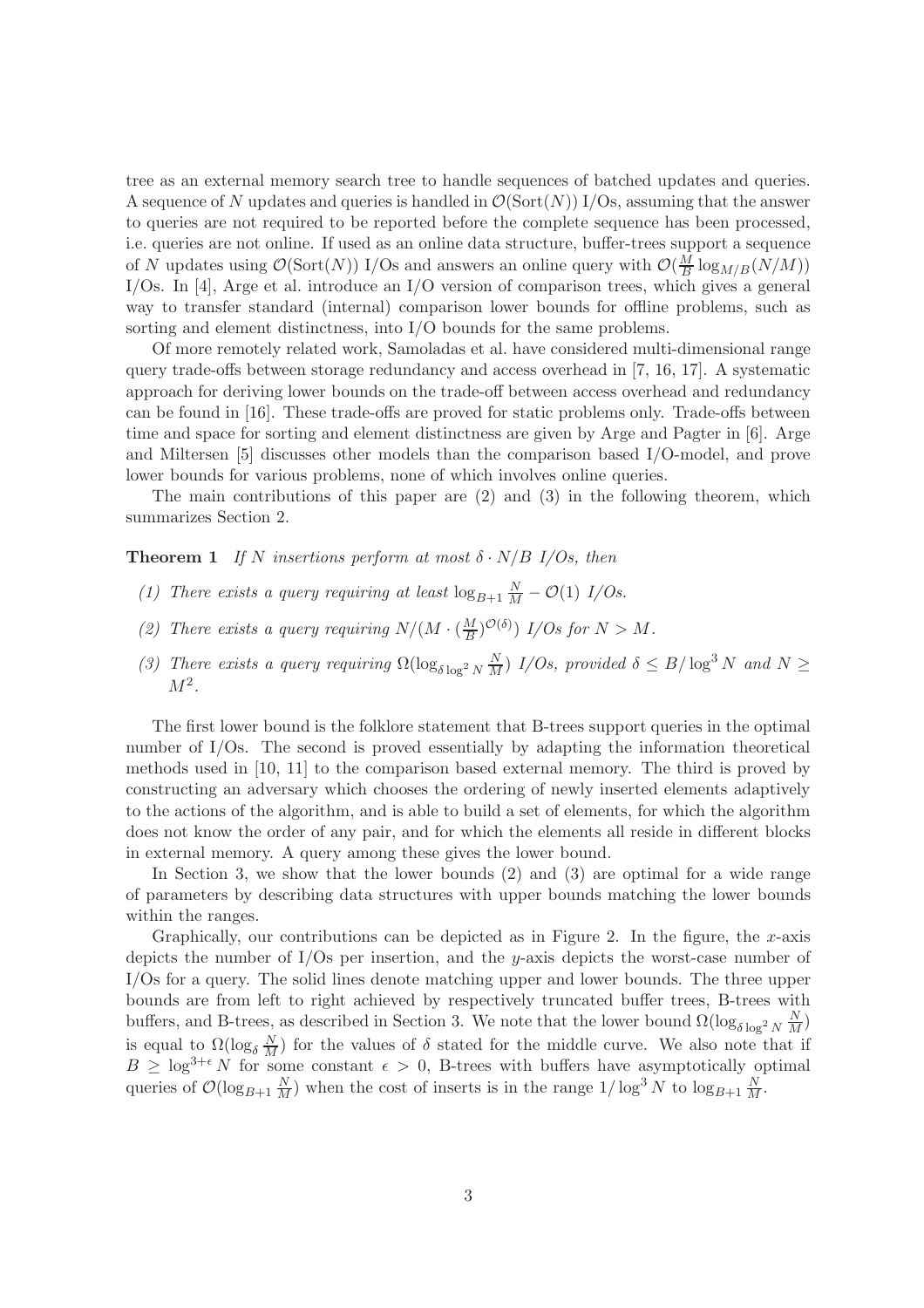

Figure 2: Trade-off between insertions and queries.

# 2 Lower bounds

In this section, we prove lower bound trade-offs between the insertion cost and the query cost for comparison based external memory dictionaries. We first recall the folklore lower bound for a single query, and then give our two main lower bounds.

### 2.1 Any number of I/Os per update

We give a proof for a lower bound on the number of I/Os for a single query. The lower bound even holds for the static case with no assumption on the redundancy in the stored dictionary, i.e. the data structure is allowed to have arbitrary size.

**Lemma 1** For any dictionary storing  $N$  elements, there exists a query requiring at least  $\log_{B+1} \frac{N}{M} - \mathcal{O}(1)$  I/Os.

Proof. The proof is by an adversary argument. The elements that still can be equal to the query element are denoted candidate elements. These always form a consecutive subsequence in the ordering of the  $N$  elements. Initially, at most  $M$  elements can reside in internal memory. The adversary can now select the answer to all comparisons between elements in internal memory and the query element such that there are at least  $\frac{N-M}{M+1} > \frac{N}{M+1}-1$  candidate elements left matching the query element. Each succeeding  $I/O$  reads  $B$  elements. If there are k candidate elements remaining before the  $I/O$ , then the adversary can choose the answers to the comparisons such that there are at least  $\frac{k-B}{B+1} > \frac{k}{B+1} - 1$  candidate elements left, since the B elements read partition the at least  $k - B$  remaining candidate elements into  $B + 1$ consecutive subsequences, of which the largest has size at least  $\frac{k-B}{B+1}$ . By induction it follows that after *i* I/Os there are at least  $\frac{N}{(M+1)(B+1)^i} - 2$  candidate elements. Since the adversary can consistently answer both member and not-member while there is at least one candidate element left, the lemma follows.  $\Box$ 

### 2.2 Few I/Os per  $B$  updates

In this section we give a lower bound for the case when the number of I/Os done by a sequence of insertions is not sufficient to sort the set of inserted elements. The proof of the lemma below uses an adversary argument inspired by the adversary construction used in [11] for proving a comparison based lower bound trade-off between updates and queries. The interesting values of  $\delta$  in the following lemma are  $\delta < \log_{M/B} \frac{N}{M}$ .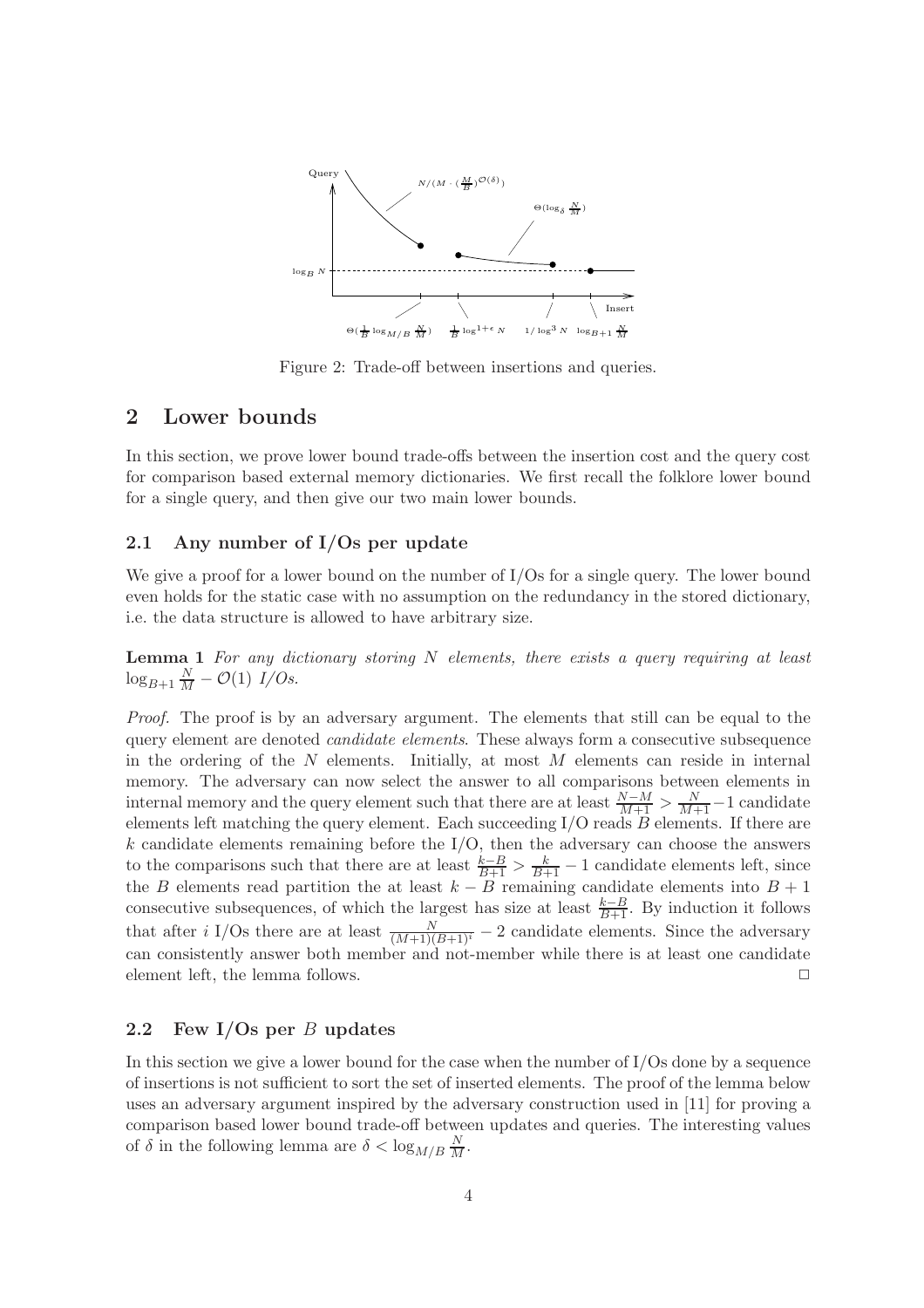**Lemma 2** If N insertions into an initial empty dictionary perform at most  $\delta \cdot N/B$  I/Os, then there exists a query requiring  $N/(M \cdot (\frac{M}{B}))$  $\frac{M}{B}$ )<sup> $\mathcal{O}(\delta)$ </sup>  $\quad$   $I/Os$  for  $N > M$ .

*Proof.* We will describe an adversary which during the inserting of  $N$  elements can provide consistent answers such that there exists a query with the claimed complexity.

The adversary strategy is the following. The N input elements  $e_1, \ldots, e_N$  are initially placed at the root of an infinite binary tree. The placement of the elements on the infinite tree is used to capture the partial ordering of the elements revealed by the adversary so far. We let  $v(e_i)$  denote the node where  $e_i$  is stored, and  $d(v)$  the depth of a node, with the root having depth zero. We say that two elements  $e_i$  and  $e_j$  are ordered if  $e_i$  and  $e_j$  are stored at distinct nodes of the tree where no node is the ancestor of the other node. To answer comparisons consistently, the adversary will move the elements down in the tree such that when the adversary for two elements  $e_i$  and  $e_j$  answers  $e_i < e_j$ , then  $e_i$  and  $e_j$  are ordered and  $e_i$  is stored to the left of  $e_j$  in the tree. The important property is that moving an element from a node to a descendant cannot violate any of the order answers given so far.

The adversary maintains the following invariants with respect to the placement of the elements on the infinite binary tree.

- 1. Elements in internal memory are pairwise ordered.
- 2. Inserted elements are stored at nodes with depth at least  $\lceil \log M \rceil$ .
- 3. The elements stored in a block in external memory are pairwise ordered.

To maintain these invariants we consider the following cases. The first case is when an element  $e_i$  is inserted. Then  $e_i$  is moved from the root to a node with depth  $\lceil \log M \rceil$  such that  $e_i$  is ordered with the at most  $M-1$  elements already in internal memory. This is possible since there are at least M nodes with depth  $\lceil \log M \rceil$ , and by invariant 2 the at most  $M - 1$ elements already in internal memory after the insertion are stored at nodes with depth at least  $\lceil \log M \rceil$ .

Writing a block of B elements from internal memory to external memory does not require any action by the adversary to satisfy invariant 3, since the  $B$  elements written are already pairwise ordered by invariant 1.

Finally, we consider the case when a block of B elements is read from external memory into internal memory. By invariant 1 the  $M - B$  elements already in internal memory are pairwise ordered, and by invariant 3 the  $B$  elements read are pairwise ordered. If  $e_i$  is an element read, we have that  $v(e_i)$  is an ancestor of zero or more nodes storing elements in internal memory. Let  $n_i$  be the number of elements from internal memory stored at  $v(e_i)$  or at a descendant of  $v(e_i)$ . Then there exists a descendant w of  $v(e_i)$  such that  $d(w) = d(v(e_i)) + \lceil \log(n_i + 1) \rceil$ and neither  $w$  or any descendant of  $w$  stores elements in internal memory. The adversary moves  $e_i$  to w. If an ancestor u of w stores an element  $e_j$  from internal memory (by invariant 1 there is at most one such node and element), then  $e_j$  is moved to the child of u not having w as a descendant. This ensures that  $e_i$  becomes pairwise ordered to all elements in internal memory. We repeat this for each of the  $B$  elements read. This concludes the description of the adversary strategy.

We now consider the sum of the depths of the elements, i.e.  $\sum_{i=1}^{N} d(v(e_i))$ . The initial sum equals zero. An insertion increases the sum by  $\lceil \log M \rceil$ . A block write does not change the sum. For a block read, note that  $\sum_{i\in\mathcal{I}} n_i \leq M-B$ , where  $i \in \mathcal{I}$  if and only if  $e_i$ is among the B elements read. The sum increases by at most  $B + \sum_{i \in \mathcal{I}} \lceil \log(n_i + 1) \rceil$  $2B + \sum_{i \in \mathcal{I}} \log(n_i + 1) \leq 2B + B \log \frac{M}{B}$ , where the last inequality follows from the convexity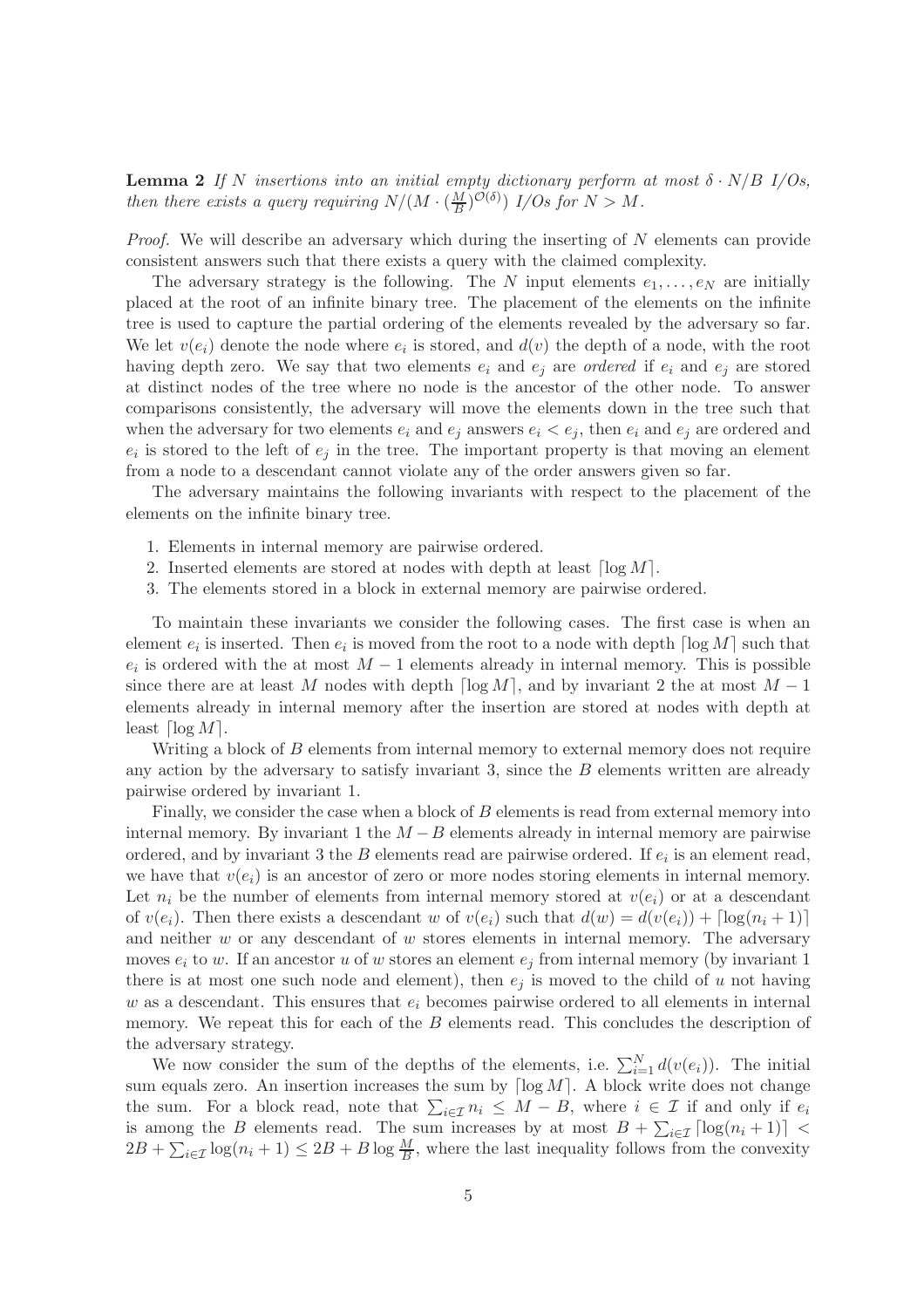of the logarithm and the fact that  $\sum_{i\in\mathcal{I}}(n_i+1)\leq M$ . It follows that N insertions performing a total of  $x$  block reads implies

$$
\sum_{i=1}^{N} d(v(e_i)) \le N \left[ \log M \right] + x \cdot B \left( 2 + \log \frac{M}{B} \right) .
$$

For trees storing at most q elements in each node, the minimal value of  $\sum_{i=1}^{N} d(v(e_i))$  is attained by a binary tree of perfect balance, where all nodes except one contain  $q$  elements. From this follows that if  $\sum_{i=1}^{N} d(v(e_i)) \leq \alpha N$ , then there exists a node storing  $\Omega(N/2^{\alpha})$ elements. Since these elements are pairwise unordered, we by invariant 1 have that at most one of the elements is stored in internal memory and by invariant 3 each block in external memory can at most contain one of the elements. The adversary can now force the query algorithm to compare the query key with all these elements, i.e. the query takes at least  $\Omega(N/2^{\alpha}) - 1$  I/Os, since all elements must be read using one I/O per element except for the single element already in internal memory.

Setting  $x = \delta \cdot N/B$  we get  $\alpha = \lceil \log M \rceil + \delta(2 + \log \frac{M}{B}) \le \log M + \mathcal{O}(\delta \log \frac{M}{B})$ . The total number of I/Os for the query becomes  $N/2^{\log M + \mathcal{O}(\delta \log \frac{M}{B})} - 1 = N/(M \cdot (\frac{M}{B}))$  $\frac{M}{B}$ ) $^{\mathcal{O}(\delta)}$ ) – 1. The lemma follows, since for  $N > M$ , the adversary can force the algorithm to perform at least one I/O.  $\Box$ 

### 2.3 Many I/Os per  $B$  updates

In this section, we give a lower bound for the case where the number of I/Os performed during insertions is above the sorting bound.

Our proof is an adversary argument. The adversary makes up to  $N$  insertions into an initial empty structure, ending with one query operation. To provide consistent answers to comparisons, the adversary maintains a total order on the inserted elements. For each new element, the adversary chooses the position in the ordering among the already inserted elements. The adversary also chooses when to make the single query, and for which element to query.

The aim of our adversary is to end up in a situation where the conditions in the following lemma hold:

**Lemma 3** Let  $I$  be the set of elements inserted so far, with the ordering chosen by the adversary, and let  $S \subseteq I$  be a set which forms a consecutive sequence in this ordering. Assume the following holds:

- 1. The internal memory contains no copies of elements in S.
- 2. For all  $x, y \in S$   $(x \neq y)$ :
	- (a) No block in external memory contains a copy of both x and y.
	- (b) No copies of x and y have been compared by the algorithm.

Then the adversary can force a query to use at least  $|S|$  I/Os.

Proof. In the partial order induced by the comparisons performed by the algorithm so far, the elements of S form an anti-chain. The adversary can therefore choose any reordering of the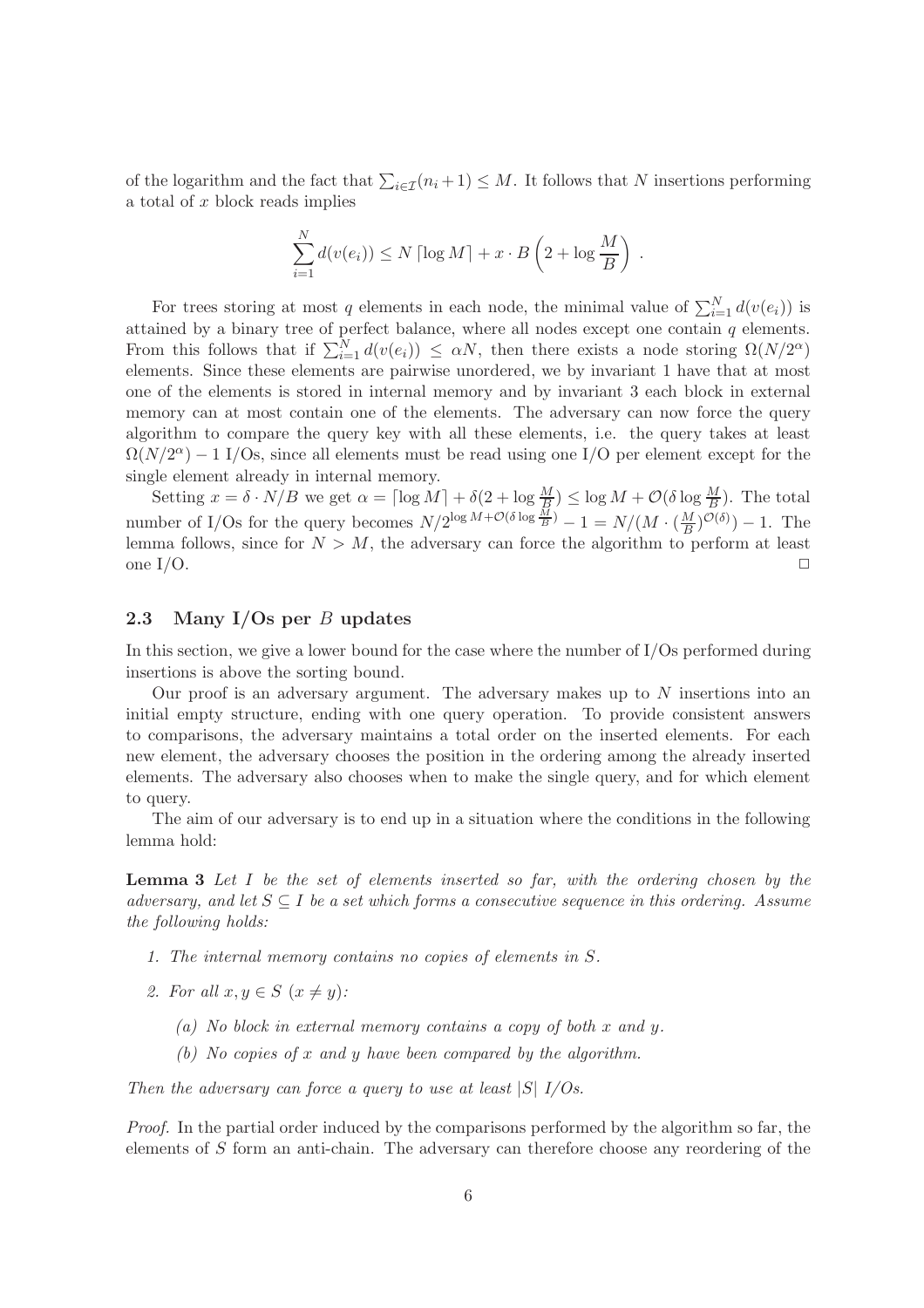elements of  $S$  without being inconsistent. In particular, the adversary can force the algorithm to compare a search key s with (a copy of) all elements  $x \in S$  by declaring  $x < s$  for the first  $|S| - 1$  such comparisons—it is still free to choose between  $x = s$  and  $x \neq s$  for the last. By the conditions in the lemma, one I/O is needed for each such comparison.  $\Box$ 

In the proof below, we use a probabilistic argument to show that the adversary is able to make choices fulfilling various conditions. We consider a random choice, and by Chernoff bounds prove a non-zero probability of the desired conditions being true. Hence, at least one of the possible choices fulfills these conditions.

**Lemma 4** Let  $\delta > 0$  be arbitrary, and assume  $B \geq \delta \log^3 N$  and  $N \geq M^2$ . If N insertions into an initial empty dictionary perform at most  $\delta \cdot N/B$  I/Os, then there exists a query *requiring*  $\Omega(\log_{\delta \log^2 N} \frac{N}{M})$  *I/Os.* 

Proof. We first define the following values:

$$
p = (\delta e \log^2 N)^{-1}
$$
  

$$
w_i = N(\frac{p}{4})^i
$$
 for  $i \ge 0$   

$$
s_i = w_i / \log N
$$
 for  $i \ge 0$ 

Let  $x_1, x_2, \ldots, x_N$  be the sequence of N elements to be inserted. We partition the sequence into segments by a inductive procedure. A step at level  $i$  in the induction consists of splitting a segment into a first part of length  $s_i$ , and then splitting the rest into smaller segments, each of length  $\Theta(w_{i+1})$ . We denote the first part the base segment and the segments in the second part the sub segments of the step. At level zero of the induction, the partitioning step is applied to the entire sequence, and in each higher level, the partitioning step is applied to all sub segments from the previous level. The first two levels of the partitioning is illustrated in Figure 3, where the horizontal line depicts the sequence of insertions. We stop the induction at some level  $K \leq \log N - 1$ , where K is an integer to be chosen later.



Figure 3: Two levels of the partitioning process

The partitioning of the sequence may be viewed as a tree, where nodes correspond to segments: the root is the entire sequence, and the children of a node  $v$  are the sub segments of the segment of v. Note that if we by a visit of a node mean the traversal of its base segment, then a traversal of the insertion sequence corresponds to a preorder traversal of the tree.

The strategy of the adversary is to use the partitioning above to find a point in the insertion sequence where few I/Os have been done which touches previously inserted elements.

By assumption, over the entire sequence the algorithm makes an average number of I/Os per insertion of at most  $\delta/B$  I/Os. As the segments on level one (i.e. the sub segments of level zero) covers a fraction  $(\log N - 1)/(\log N)$  of  $w_0$ , the average number of I/Os per insertion in the sub segments is at most  $\delta/B \cdot \log N/(\log N - 1)$ . Hence, no matter what actions the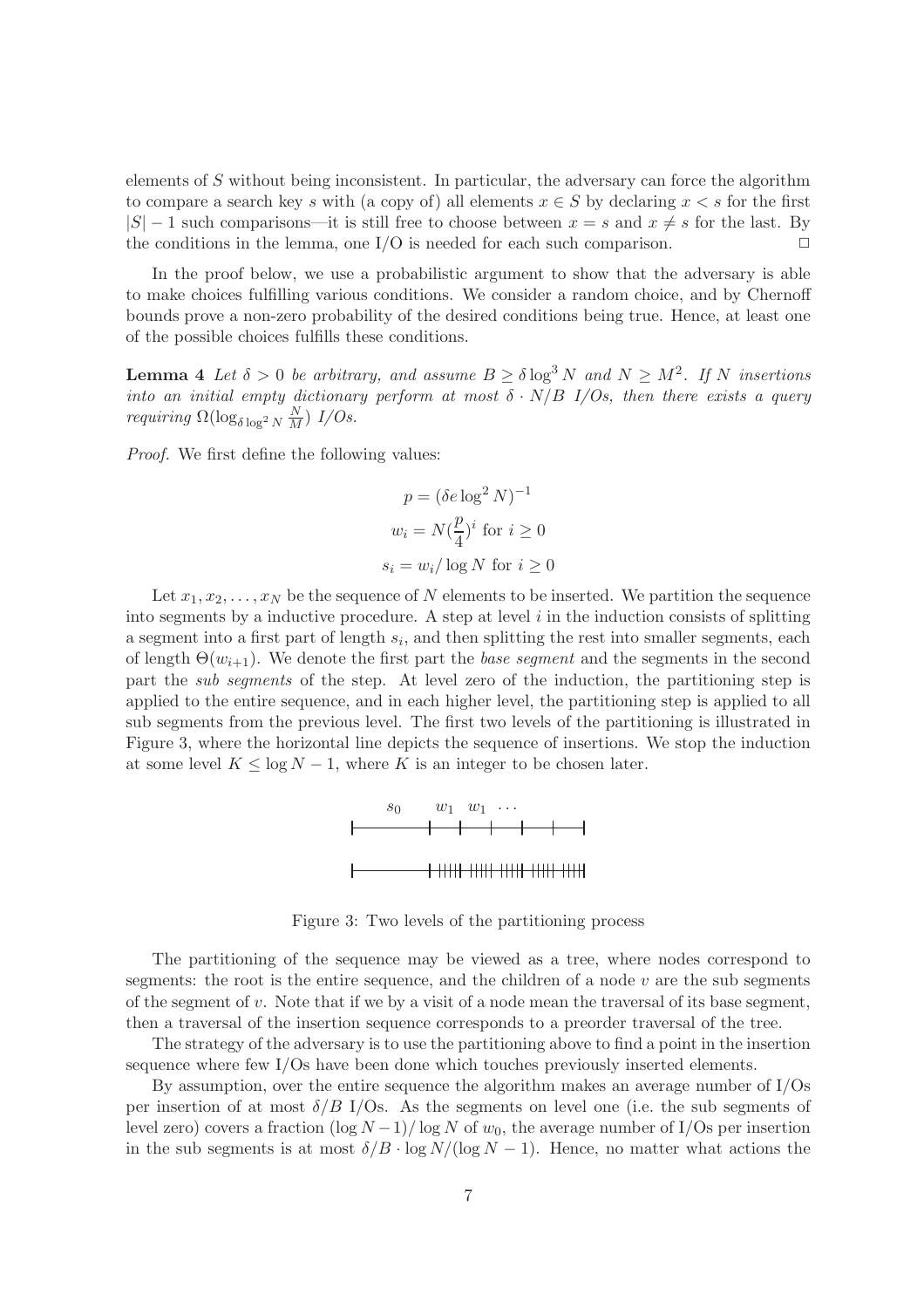algorithm takes, there will exist at least one segment on level one inside which the average number of I/Os is at most this value. In this segment, at most  $\mathcal{O}(w_1\delta/B \cdot \log N/(\log N - 1))$ I/Os are made.

We denote the first of these the *sparse* segment  $\sigma_1$  on level one, and extend the definition to higher levels by induction: the sparse segment  $\sigma_{i+1}$  on level  $i+1$  is the first of the sub segments within  $\sigma_i$  for which the average number of I/Os per insertion is at most  $\delta/B$ .  $(\log N/(\log N - 1))^i$ . The sparse segments  $\sigma_1 \supseteq \sigma_2 \supseteq \cdots \supseteq \sigma_K$  correspond to a root-to-leaf path in the tree view of the partition. At most  $w_i \delta/B \cdot (\log N/(\log N - 1))^i \leq e w_i \delta/B$  I/Os are made in  $\sigma_i$ , where the last inequality follows from  $K \leq \log N - 1$  and  $(1 + 1/x)^x < e$ .

By counting  $I/Os$ , the adversary can online keep track of when a sub segment on level i is no longer a candidate for being the sparse segment on level  $i$ . By the existence of the sparse segments, a point in the insertion sequence is eventually reached which is at the end of a segment on level  $K$ , and for which the corresponding path in the tree consists of nodes representing segments which are still candidates for being sparse segments. The adversary will make a query at this point.

The point in time where the adversary makes the query corresponds to a root-to-leaf path  $v_1, v_2, \ldots, v_K$  in the tree view of the partitioning. The nodes in the path represents the base parts of some segments. Except for the one in  $v<sub>K</sub>$ , the segments may not have been passed completely, but we know that at most  $ew_i\delta/B$  I/Os have been made up to the current point in the insertion sequence. As the adversary terminates the insertion process here, we will still call these segments the sparse segments  $\sigma_1, \sigma_2, \ldots, \sigma_K$ .

We will now describe how the adversary in an online fashion chooses the position of the inserted elements in the order. The elements  $S_0 = \{x_1, x_2, \ldots, x_{s_0}\}$  inserted during the base segment at level zero are assigned the ordering  $x_1 \lt x_2 \lt \ldots \lt x_{s_0}$ . These will serve as fixed points in the order, next to which the rest of the inserted elements are placed. In base segments at level one, the adversary will make a sample of  $S_0$  and in the ordering place the new elements next to the elements of the sample. In base segments at level two, the adversary will use a sample of this sample, and so forth for higher levels.

More precisely, let  $S_0$  be the sample of the root of the tree representing the partitioning. When the preorder traversal of the tree reaches a child  $v$  of the root, the adversary makes a sample  $S'_v$  of  $S_0$  by including each element in  $S_0$  independently with probability p. The expected value of  $|S'_v|$  is  $p|S_0| = ps_0$ , so by Chernoff bounds,  $|S'_v| \geq ps_0/4$  with very high probability, i.e. the probability of failure is exponentially decreasing in the expected value. If failure occurs, the adversary gives up (remember, we only have to prove a non-zero probability of the adversary succeeding). Otherwise, the adversary sets  $S_v$  equal to the first  $ps_0/4 = s_1$ elements of  $S'_v$ . The elements inserted during the base segment of v are associated arbitrarily in a one-to-one fashion to the elements of  $S_v$ , and if y is associated to  $x_i$ , then y is placed as the current predecessor of  $x_i$  in the order.

For a node  $v$  on level two, consider the point in time where the preorder traversal reaches v, i.e. the point in the insertion sequence at the start of the base segment in v. Let  $x_i$  be a member of the sample  $S_u$  at the parent u of v. We say that  $x_i$  is alive if no copy of  $x_i$  has been touched by an  $I/O$  in the time interval from the start of the segment at u to the start of the segment of v. Otherwise, we say it has been killed. Here, we for the moment assume that all elements are in external memory, and later take the effect of internal memory into account.

Consider a block in external memory, at the point in time where the insertion sequence reaches the start of the segment at  $u$ . It holds at most copies of  $B$  different elements from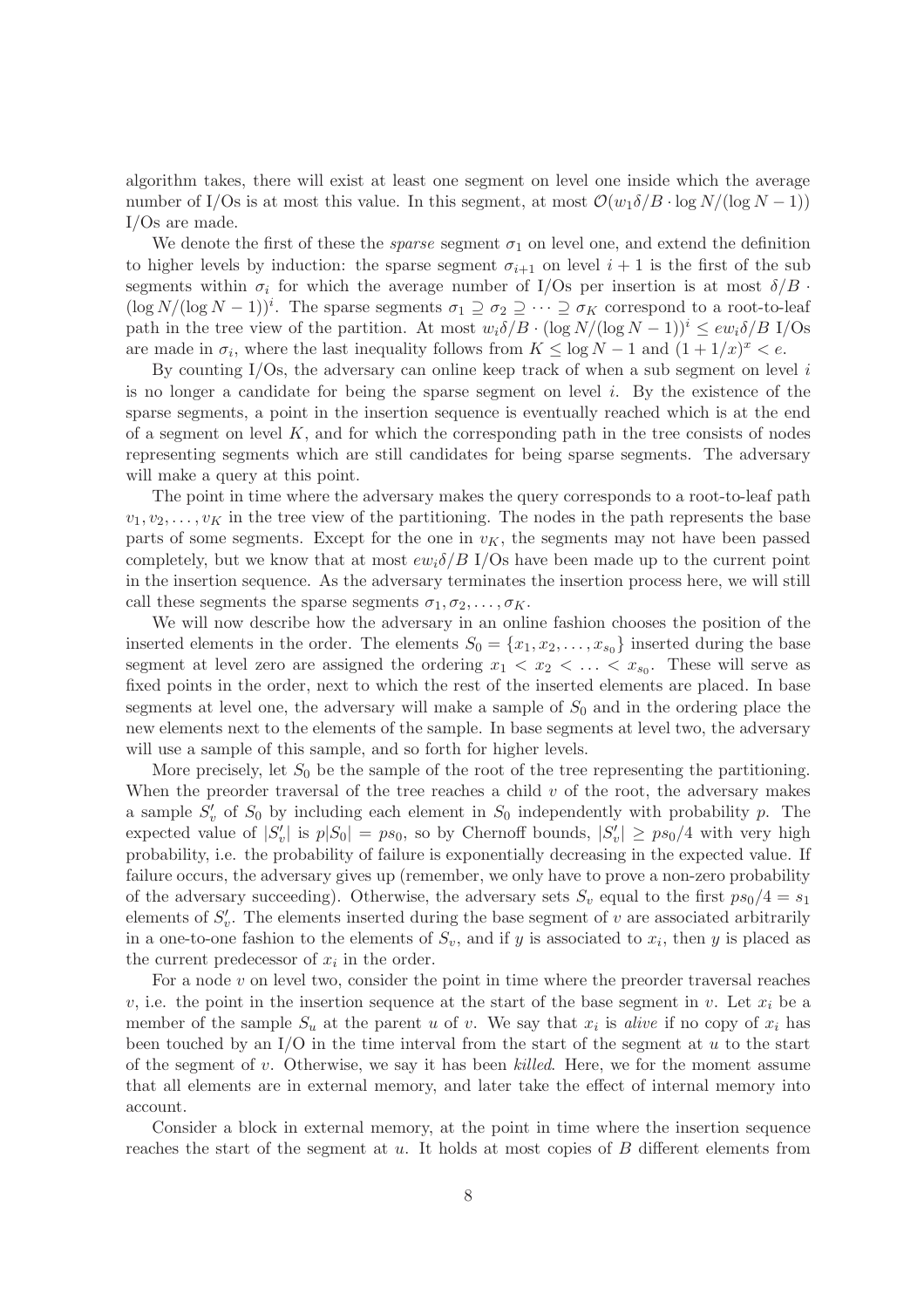the sample at the parent of u (the root). Each of these were sampled with probability p to produce the sample at  $u$ . Hence, the expected number of elements killed by an I/O touching this block is at most Bp. By the assumption  $B \geq \delta \log^3 N$ , we have  $Bp \geq (\log N)/e$ . By Chernoff bounds, the probability that the number of elements killed is more than a constant factor from Bp is exponentially decreasing in Bp. Hence, this probability is less than  $1/N^{\alpha}$ . where the value of  $\alpha$  may be varied by changing constants in our setup. The algorithm in total makes at most  $\delta N/B$  I/Os, which by the assumption  $B \geq \delta \log^3 N$  is less than N. Hence, the probability that no block can kill more than a constant factor times  $Bp$  is  $1/N^{\alpha-1}$ . If the segment at u is still a candidate for being  $\sigma_1$ , the number of I/Os made in it so far is bounded by  $ew_1\delta/B$ , as seen above. In that case, the number of elements in  $S_u$  which is not alive at the start of the segment at v is at most a constant times  $ew_1(\delta/B)Bp = w_1/\log^2 N$ . As  $w_1/\log N = s_1$ , the fraction of  $S_u$  killed is vanishing. Hence, the adversary samples all live elements of  $S_u$  with probability p, and as before is with high probability able to produce a reduced sample  $S_v$  of size  $s_2$ . The elements inserted during the base segment of v are associated in a one-to-one fashion to the elements of  $S_v$ , and if y is associated to  $x_i$ , then y is placed as the current predecessor of the element of the base segment of u which is associated to  $x_i$ . If the segment at u is no longer a candidate, the adversary has no use for the ordering of the elements inserted during the the rest of the preorder traversal of the subtree rooted at u, and simply sets their order to  $\infty$ , i.e. makes them all new largest elements during that part of the traversal (no sampling occurs).

The above behavior of the adversary happens inductively: When the preorder traversal reaches a node v, where all ancestors in the tree are still candidates for being the sparse segments, it samples each live element  $x_i$  of the sample  $S_u$  at its parent u with probability p. The term *alive* is extended to mean that for no ancestor  $z$  of  $u$  has any copy of the element in the base segment of z which is associated with  $x_i$  been touched by an I/O. Since  $x_i$  was alive when it was sampled at  $u$ , any touching has been done since the start of the segment at u. Hence, an argument analogous to the level two case above applies.

There are at most N nodes in the tree. We proved that at each node, the probability that the sample will make it possible for the algorithm to kill too many elements from the sample is at most  $1/N^{\alpha-1}$ . The algorithm can in the worst case force the adversary to move through all nodes of the tree by deciding which segments are the sparse segments. The probability that the adversary will fail at all is at most  $1/N^{\alpha-2}$ .

Setting up constants such that  $\alpha > 2$  shows that with non-zero probability, the adversary will succeed with its strategy until the point it makes the query.

In the above, we have assumed that all elements were in external memory. The effect of internal memory is to kill  $M$  extra in each sampling step. This can only remove  $M$  from the sample for each level of the path, of which there are at most  $\log N$ . If we choose a K such that  $\sigma_K$  still contains at least  $N^{3/4}$  when not considering the effect of internal memory, the assumption of  $N \geq M^2$  means that there are still elements alive in the sample of  $\sigma_K$ .

It follows by induction on the levels that if the insertion point is in a base segment in a node for which all ancestors are still candidates for being the sparse sets, then if the inserted element  $y$  is associated to  $x_i$ , then the set of elements in the ancestors which also are associated to  $x_i$  is a set of consecutive elements in the current order.

In particular, for the at least one element y alive in  $\sigma_K$  when the adversary makes the query, the set S of all elements in ancestors which are associated to the same  $x_i$  as y is a set of consecutive elements in the order. By the definition of being alive, for no pair of elements in S does it hold that they have been compared or can reside in the same block (since they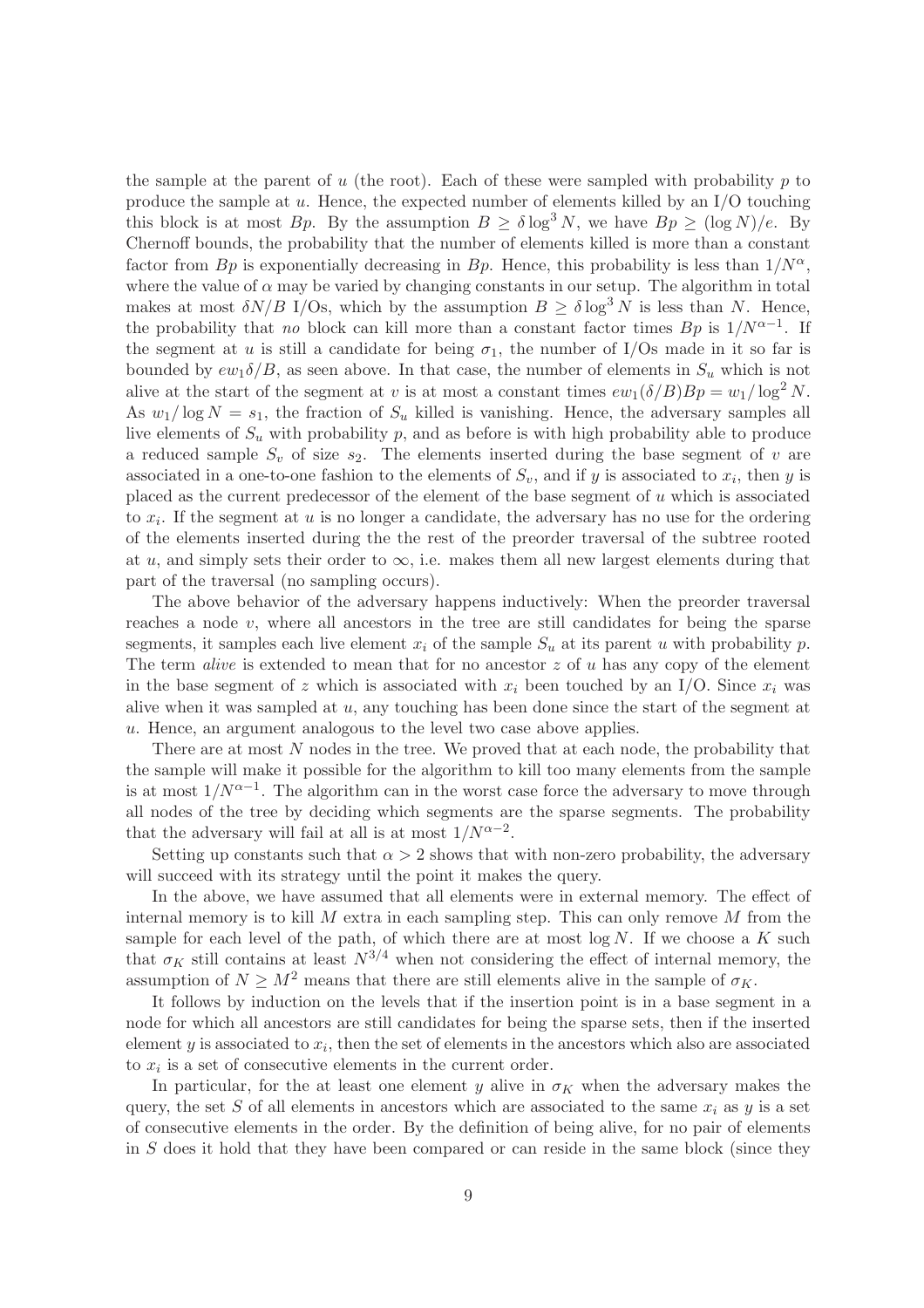have not been touched by an  $I/O$ ). Hence, S is a set of size K fulfilling the assumptions in Lemma 3.

We must choose K such that  $s_K > N^{3/4}$ . As  $s_i = (p/4)^i N / \log N$ , we can choose  $K =$  $\Theta(\log_{4/p} N) = \Theta(\log_{\delta \log^2 N} N)$ . As  $N \geq M^2$ , we can substitute  $N/M$  for N.

# 3 Upper bounds

Here we discuss various upper bounds for external memory dictionaries. The main purpose of these constructions is to show that the lower bounds in Theorem 1 are asymptotically tight for a wide range of parameters.

### 3.1 B-trees

A common solution for maintaining a dictionary in external memory is to use a B-tree [8]. A B-tree is a multi-way tree where each leaf stores  $\mathcal{O}(B)$  elements, internal nodes (except the root) have degree  $\Theta(B)$ , and all leaves have equal depth. Each internal node is stored in  $\mathcal{O}(1)$  blocks and consists of pointers to the children and appropriate search keys to guide the queries. The degree bound of a B-tree implies that the height is  $\mathcal{O}(\log_B N)$ , and that queries and updates can be done with  $\mathcal{O}(\log_B N)$  I/Os [8].

By maintaining the topmost  $\mathcal{O}(M)$  elements of a B-tree in internal memory, updates and queries can be performed in  $\mathcal{O}\left(\log_B \frac{N}{M}\right)$  $\left(\frac{N}{M}\right)$  I/Os: The topmost  $\mathcal{O}(M)$  elements will be stored at levels  $0, 1, \ldots, \ell$ , where all of levels  $0, 1, \ldots, \ell-1$  can be placed in internal memory. Level  $\ell+1$  contains  $\Omega(M)$  nodes, i.e. at least one subtree rooted at level  $\ell+1$  has size  $\mathcal{O}(\frac{N}{M})$  and height  $\mathcal{O}(\log_B \frac{N}{M})$ . It follows that the B-tree has height  $\ell + \mathcal{O}(\log_B \frac{N}{M})$  and queries require  $\mathcal{O}(1 + \log_B \frac{N}{M})$  I/Os. By Lemma 1, this query time is optimal.

#### 3.2 Buffer trees

The buffer trees of Arge [2] are a variant of B-trees where each internal node has degree  $\Theta(M/B)$  and each leaf stores  $\mathcal{O}(M)$  elements. Furthermore each internal node has a buffer of size  $\mathcal{O}(M)$  containing delayed operations to be propagated down in the subtree rooted at the node. We refer the reader to [2] for a detailed treatment of buffer trees.

Buffer trees are designed to perform offline queries and updates efficiently. Used in an online setting, buffer trees support N updates with  $\mathcal{O}(\text{Sort}(N))$  I/Os, as argued by Arge. Online queries can be supported in  $\mathcal{O}(\frac{M}{B})$  $\frac{M}{B}$ log<sub>M/B</sub> $\frac{N}{M}$ ) I/Os, since all buffers along one root-toleaf path must be examined when performing a query. While the I/O bound for updates is significantly better than for B-trees, namely a factor  $B \cdot \log_B \frac{M}{B}$  $\frac{M}{B}$ , online queries are a factor M  $\frac{M}{B}/\log_B \frac{M}{B}$  $\frac{M}{B}$  slower.

#### 3.3 Truncated buffer trees

In the following, we outline a construction which achieves an upper bound corresponding to Lemma 2. The construction is basically a truncated version of buffer trees. Assume that N insertions perform  $\mathcal{O}(\delta \cdot N/B)$  I/Os. Instead of maintaining all  $\mathcal{O}(\log_{M/B} \frac{N}{M})$  levels of a buffer tree, we only maintain the topmost  $\delta$  levels, i.e. all nodes have degree  $\mathcal{O}(M/B)$  and a buffer of size  $\mathcal{O}(M)$ . Instead of maintaining levels  $\delta + 1, \delta + 2, \ldots$  of a buffer tree, we associate a bucket to each node at level  $\delta$ . Whenever there is a buffer overflow at a node at level  $\delta$ , the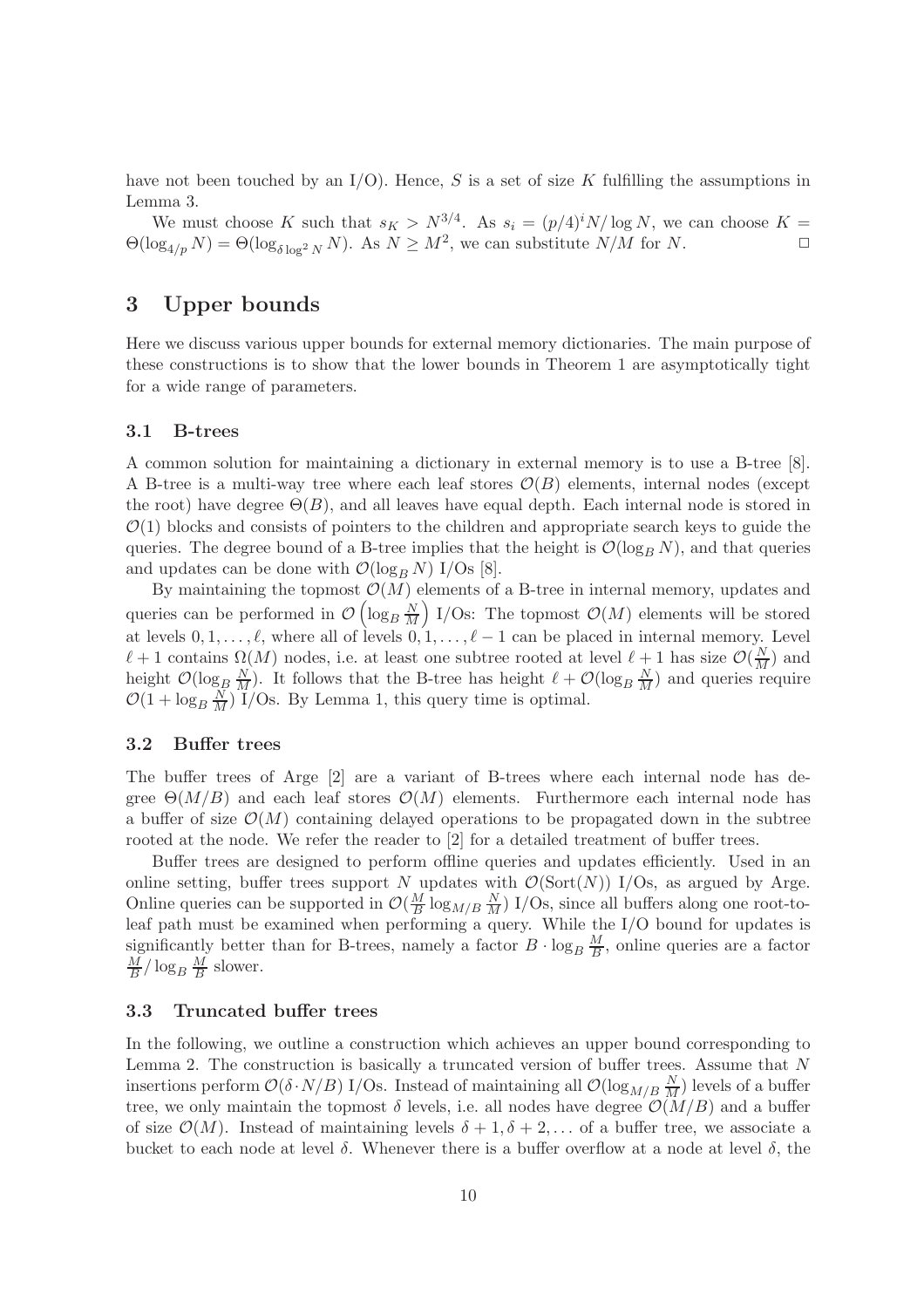content of the buffer is sorted and moved to the bucket. Buckets store  $\mathcal{O}(N/(\frac{M}{R})$  $\frac{M}{B}$ )<sup> $\delta$ </sup>) elements. Whenever a bucket overflows, we split the bucket in a linear number of  $I/\overline{Os}$  by applying an optimal external memory selection algorithm [9, 18], and insert the new bucket in the topmost levels of the tree similarly to a leaf split in a buffer tree. Performing  $N$  insertions then requires  $\mathcal{O}(\delta \cdot N/B)$  I/Os, and queries require  $\mathcal{O}(\delta \cdot M/B)$  I/Os plus the I/Os required to scan a bucket.

Since a bucket is formed by iteratively appending a sorted sequence of M elements (for each buffer overflow), we can adopt the ideas of fractional cascading [12, 13] to avoid scanning the complete bucket. Assume that a bucket consists of  $S_1 \cup \cdots \cup S_k$ , where each  $S_i$  is a sorted sequence resulting of a buffer overflow, i.e.  $|S_i| = M$ . Instead of only storing  $S_1, \ldots, S_k$ , we store slightly larger sets  $\bar{S}_1, \ldots, \bar{S}_k$  where  $\bar{S}_1 = S_1$  and  $\bar{S}_i$  consists of  $S_i$  merged with every second element of  $\bar{S}_{i-1}$ , for  $i \geq 2$ . By induction  $\bar{S}_i \leq 2M$ . With every element in  $\bar{S}_i$  we store a pointer to its position in  $\bar{S}_{i-1}$  or its predecessor or successor in  $\bar{S}_{i-1}$ .

To search for an element in the bucket we first search for its predecessor or successor in  $\bar{S}_k$  using  $\mathcal{O}(M/B)$  I/Os. We can now use the stored pointers to find its position in  $\bar{S}_{k-1}, \bar{S}_{k-2}, \ldots, \bar{S}_k$  only spending  $\mathcal{O}(1)$  I/Os for each set  $\bar{S}_i$ . The total time for a query becomes  $\mathcal{O}(\delta \cdot M/B + N/(M(M/B)^{\Omega(\delta)}))$ , which for some c and  $N \geq M(M/B)^{c\delta}$  is  $\mathcal{O}(N/(M(M/B)^{\Omega(\delta)})).$ 

Creating a new set  $\bar{S}_{k+1}$  from  $S_{k+1}$  and  $\bar{S}_k$  can be done by a linear scan using  $\mathcal{O}(M/B)$ I/Os. Splitting a bucket requires the above described bucket structure to be recomputed. This can be performed in a linear number of I/Os by a scan over the two lists created by the selection, i.e. N insertions still perform  $\mathcal{O}(\delta \cdot M/B)$  I/Os.

#### 3.4 B-trees with buffers

By adding buffers to B-trees and varying the degree, the amortized I/O bound for updates can be improved significantly, without sacrificing the asymptotic query time of B-trees.

We consider the case where N updates are allowed to perform  $\mathcal{O}(\delta \cdot \frac{N}{B})$  $\frac{N}{B}$ ) I/Os, for a parameter  $\log N < \delta \leq B \log N$ . The structure we use is a B-tree of degree  $\Theta(\delta/\log N)$ , i.e. at tree where leaves store  $\Theta(B)$  elements and internal nodes (except the root) have degree  $\Theta(\delta/\log N)$ . The resulting tree has height  $\mathcal{O}\left(\log_{\delta/\log N} \frac{N}{B}\right)$  $\left(\frac{N}{B}\right)$ . Each node has a buffer that is stored in  $\mathcal{O}(1)$  blocks containing  $\mathcal{O}(B)$  delayed updates to the subtree below the node. Like in buffer trees, delayed updates in buffers are only propagated down whenever a buffer overflows. When the buffer of a node overflows, there exists a child such that  $\Omega((B \log N)/\delta)$ elements can be moved from the buffer of the node to the buffer of the child. The remaining elements stay in the buffer. This can then imply that all buffers are overflowing along a single root-to-leaf path in the tree. When updates reach a leaf the tree is rebalanced like a buffer tree [2].

Since the topmost  $\mathcal{O}(M)$  elements can be kept in internal memory, as described above for the case of B-trees, the result is a tree supporting queries with  $\mathcal{O}\left(\log_{\delta/\log N} \frac{N}{M}\right)$  $\frac{N}{M}$ ) I/Os and N updates with  $\mathcal{O}(\delta \cdot \frac{N}{B})$  $\frac{N}{B}$ ) I/Os. The update bound follows from that there are at most  $\mathcal{O}(N/((B \log N)/\delta))$  buffer overflows at each of the at most  $\mathcal{O}(\log N)$  levels of the tree, implying that there are at most  $\mathcal{O}(\log N \cdot \delta N/(B \log N)) = \mathcal{O}(\delta \cdot \frac{N}{B})$  $\frac{N}{B}$ ) I/Os needed to handle buffer overflows (like for buffer trees, the I/Os required for rebalancing the tree will be dominated by the cost for handling buffer overflows). For  $\delta \geq \log^{1+\varepsilon} N$  the query bound is  $\mathcal{O}(\log_{\delta} \frac{N}{M}),$ for any constant  $\varepsilon > 0$ .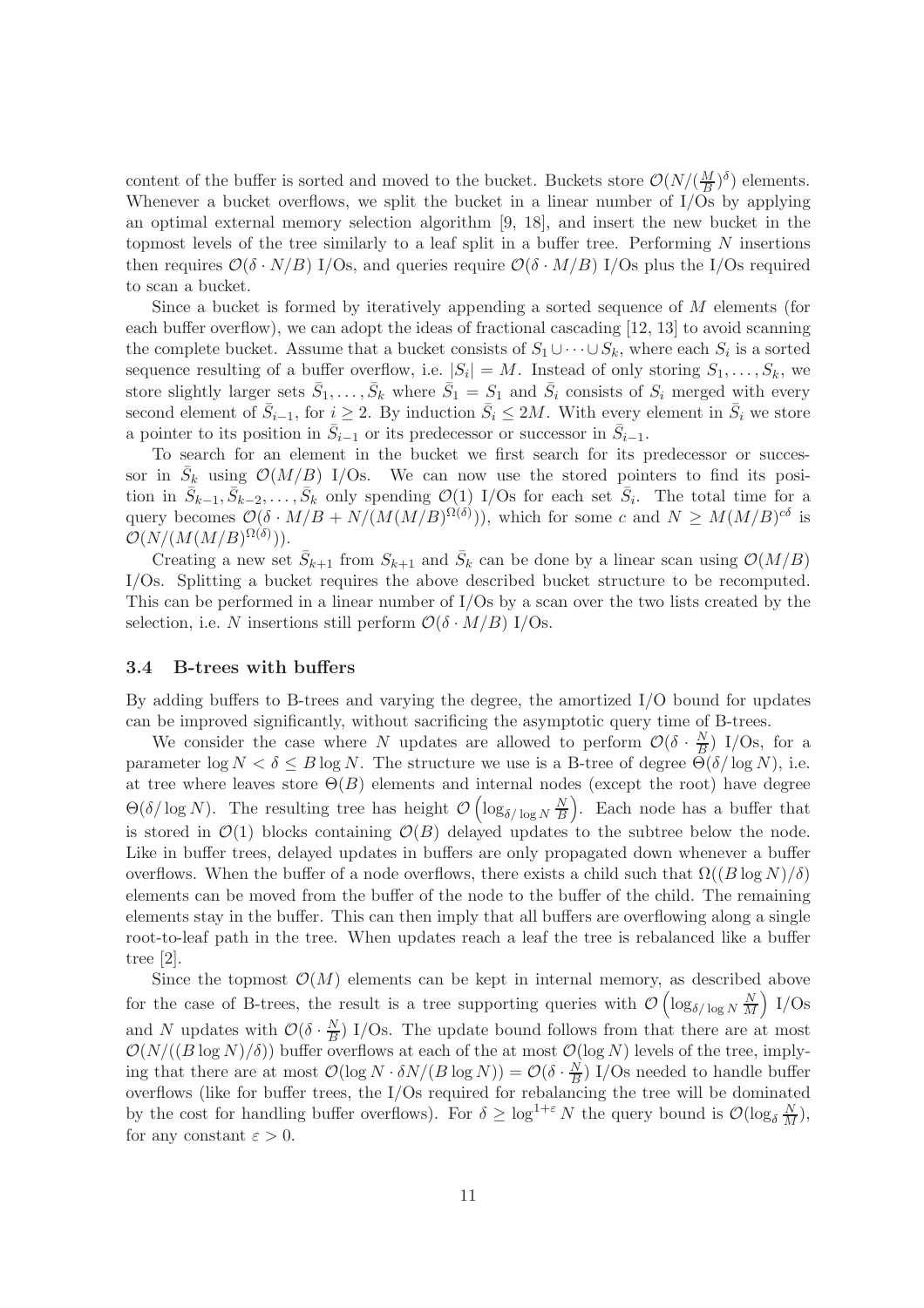For  $\delta = B^{\varepsilon} \log N$ , the resulting tree has degree  $\mathcal{O}(B^{\varepsilon})$  and height  $\mathcal{O}(\frac{1}{\varepsilon})$  $\frac{1}{\varepsilon} \log_B N$ . It then follows that queries require  $\mathcal{O}(\frac{1}{\varepsilon})$  $\frac{1}{\varepsilon} \log_B \frac{N}{M}$ ) I/Os and B updates require amortized  $\mathcal{O}(\frac{B^{\varepsilon}}{\varepsilon})$  $\frac{B^{\varepsilon}}{\varepsilon} \log_B \frac{N}{M}$ I/Os, which matches the query time of standard B-trees within a constant factor, but with improved update bounds.

# References

- [1] A. Aggarwal and J. S. Vitter. The input/output complexity of sorting and related problems. Communications of the ACM, 31(9):1116–1127, Sept. 1988.
- [2] L. Arge. The buffer tree: A new technique for optimal I/O-algorithms. In Proc. 4th Workshop on Algorithms and Data Structures (WADS), volume 955 of Lecture Notes in Computer Science, pages 334–345. Springer Verlag, Berlin, 1995.
- [3] L. Arge. External memory data structures. In 9th European Symposium on Algorithms (ESA 2001), volume 2161 of Lecture Notes in Computer Science, pages 1–29. Springer Verlag, Berlin, 2001.
- [4] L. Arge, M. Knudsen, and K. Larsen. A general lower bound on the I/O-complexity of comparison-based algorithms. In Proc. 3rd Workshop on Algorithms and Data Structures (WADS), volume 709 of Lecture Notes in Computer Science, pages 83–94. Springer Verlag, Berlin, 1993.
- [5] L. Arge and P. B. Miltersen. On showing lower bounds for external-memory computational geometry problems. In J. Abello and J. S. Vitter, editors, External Memory Algorithms and Visualization, pages 139–160. American Mathematical Society Press, Providence, RI, 1999.
- [6] L. Arge and J. Pagter. I/O-space trade-offs. In Proc. 7th Scandinavian Workshop on Algorithm Theory, volume 1851 of Lecture Notes in Computer Science, pages 448–461. Springer Verlag, Berlin, 2000.
- [7] L. Arge, V. Samoladas, and J. S. Vitter. On two-dimensional indexability and optimal range search indexing. In Proceedings of the Eighteenth ACM SIGACT-SIGMOD-SIGART Symposium on Principles of Database Systems, pages 346–357. ACM Press, 1999.
- [8] R. Bayer and E. McCreight. Organization and maintenance of large ordered indexes. Acta Informatica, 1:173–189, 1972.
- [9] M. Blum, R. W. Floyd, V. Pratt, R. L. Rivest, and R. E. Tarjan. Time bounds for selection. Journal of Computer and System Sciences, 7:448–461, 1973.
- [10] A. Borodin, L. J. Guibas, N. A. Lynch, and A. C. Yao. Efficient searching using partial ordering. Information Processing Letters, 12:71–75, 1981.
- [11] G. S. Brodal, S. Chaudhuri, and J. Radhakrishnan. The randomized complexity of maintaining the minimum. Nordic Journal of Computing, Selected Papers of the 5th Scandinavian Workshop on Algorithm Theory (SWAT'96), 3(4):337–351, 1996.